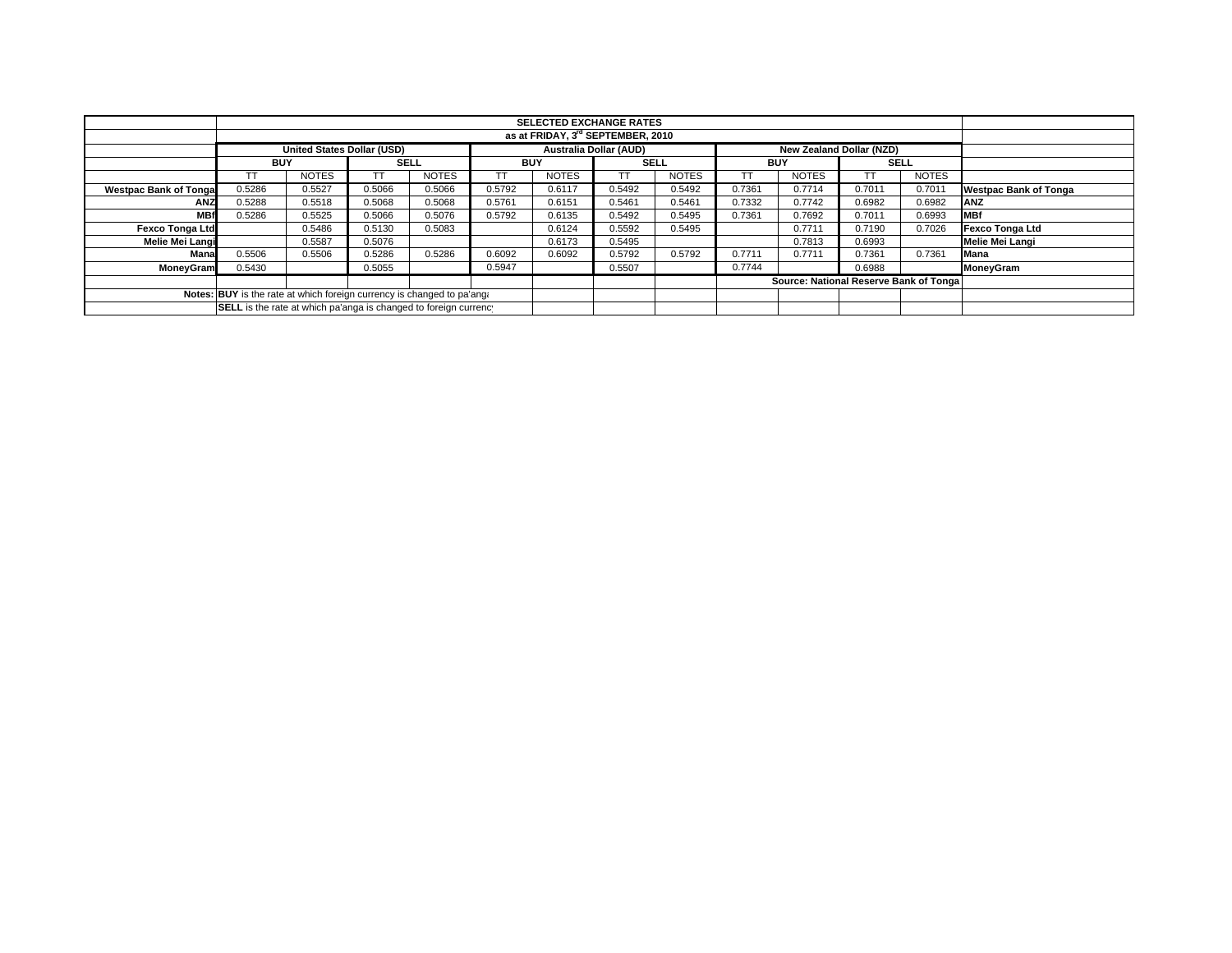|                               |                                                                        |                                   |             |              |            | <b>SELECTED EXCHANGE RATES</b> |             |              |            |                                        |             |              |                              |
|-------------------------------|------------------------------------------------------------------------|-----------------------------------|-------------|--------------|------------|--------------------------------|-------------|--------------|------------|----------------------------------------|-------------|--------------|------------------------------|
|                               |                                                                        |                                   |             |              |            |                                |             |              |            |                                        |             |              |                              |
|                               |                                                                        | <b>United States Dollar (USD)</b> |             |              |            | <b>Australia Dollar (AUD)</b>  |             |              |            | New Zealand Dollar (NZD)               |             |              |                              |
|                               | <b>BUY</b>                                                             |                                   | <b>SELL</b> |              | <b>BUY</b> |                                | <b>SELL</b> |              | <b>BUY</b> |                                        | <b>SELL</b> |              |                              |
|                               | TΤ                                                                     | <b>NOTES</b>                      | TT.         | <b>NOTES</b> | TT         | <b>NOTES</b>                   | TT.         | <b>NOTES</b> |            | <b>NOTES</b>                           |             | <b>NOTES</b> |                              |
| <b>Westpac Bank of Tongal</b> | 0.5327                                                                 | 0.5571                            | 0.5107      | 0.5107       | 0.5765     | 0.6086                         | 0.5465      | 0.5465       | 0.7319     | 0.7667                                 | 0.6969      | 0.6969       | <b>Westpac Bank of Tonga</b> |
| <b>ANZ</b>                    | 0.5330                                                                 | 0.5560                            | 0.5110      | 0.5110       | 0.5734     | 0.6124                         | 0.5434      | 0.5434       | 0.7287     | 0.7697                                 | 0.6937      | 0.6937       | <b>ANZ</b>                   |
| <b>MBf</b>                    | 0.5327                                                                 | 0.5556                            | 0.5107      | 0.5102       | 0.5765     | 0.6098                         | 0.5465      | 0.5464       | 0.7319     | 0.7692                                 | 0.6969      | 0.6993       | <b>MBf</b>                   |
| <b>Fexco Tonga Ltd</b>        |                                                                        | 0.5530                            | 0.5170      | 0.5124       |            | 0.6096                         | 0.5545      | 0.5469       |            | 0.7664                                 | 0.7124      | 0.6983       | Fexco Tonga Ltd              |
| Rowenal                       |                                                                        |                                   |             |              |            |                                | 0.5800      |              |            |                                        | 0.7100      |              | Rowena                       |
| Melie Mei Langi               |                                                                        | 0.5618                            | 0.5102      |              |            | 0.6135                         | 0.5464      |              |            | 0.7752                                 | 0.6993      |              | Melie Mei Langi              |
| Mana                          | 0.5547                                                                 | 0.5547                            | 0.5327      | 0.5327       | 0.5795     | 0.5795                         | 0.5765      | 0.5765       | 0.7669     | 0.7669                                 | 0.7319      | 0.7319       | <b>Mana</b>                  |
| <b>MoneyGram</b>              | 0.5568                                                                 |                                   | 0.5184      |              | 0.5989     |                                | 0.5545      |              | 0.7835     |                                        | 0.7070      |              | MoneyGram                    |
|                               |                                                                        |                                   |             |              |            |                                |             |              |            | Source: National Reserve Bank of Tonga |             |              |                              |
|                               | Notes: BUY is the rate at which foreign currency is changed to pa'ang: |                                   |             |              |            |                                |             |              |            |                                        |             |              |                              |
|                               | SELL is the rate at which pa'anga is changed to foreign currency       |                                   |             |              |            |                                |             |              |            |                                        |             |              |                              |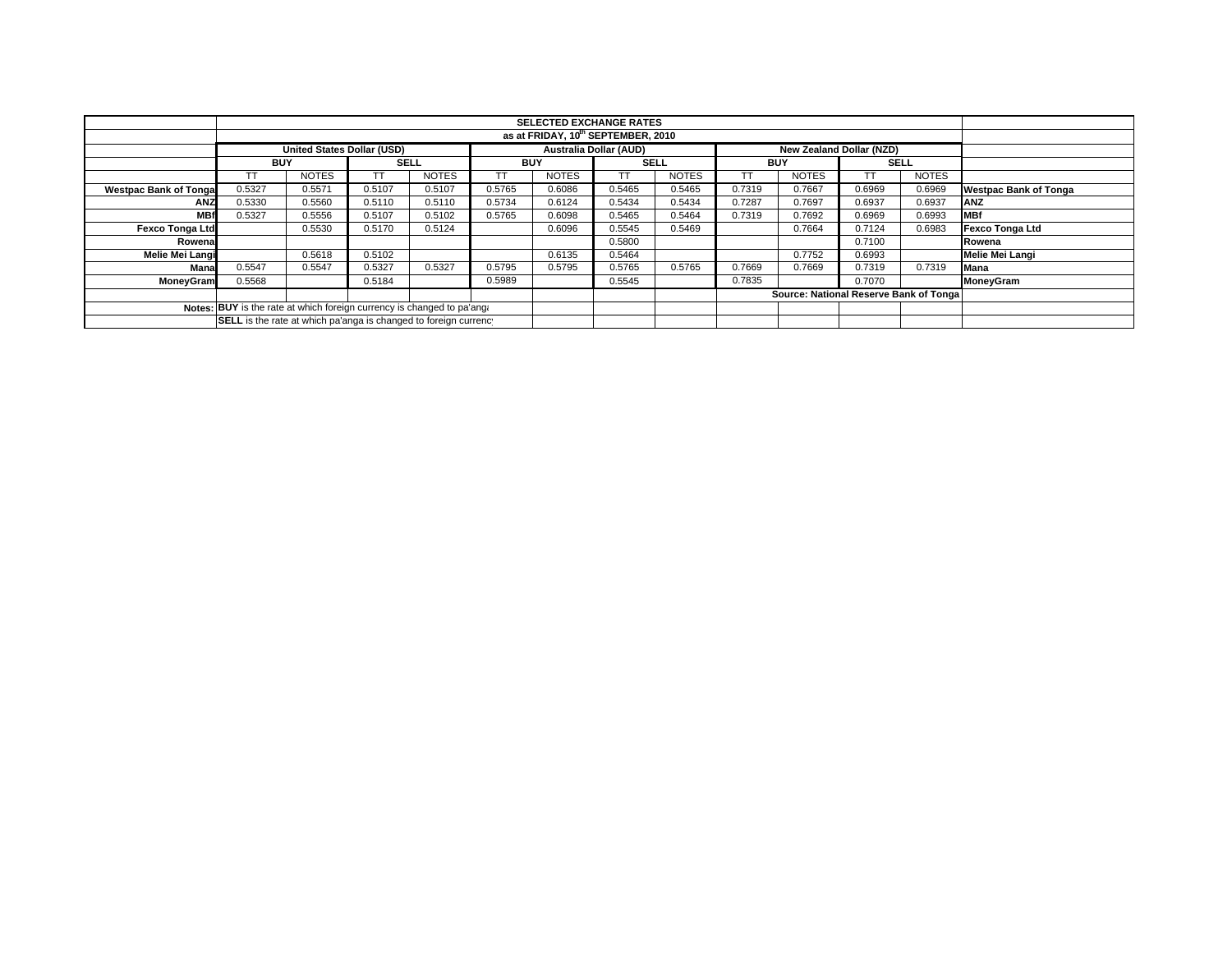|                              |                                                                                                |              |        |              |            | <b>SELECTED EXCHANGE RATES</b><br>as at FRIDAY, 17th SEPTEMBER, 2010 |        |              |            |                                        |        |        |                              |
|------------------------------|------------------------------------------------------------------------------------------------|--------------|--------|--------------|------------|----------------------------------------------------------------------|--------|--------------|------------|----------------------------------------|--------|--------|------------------------------|
|                              |                                                                                                |              |        |              |            |                                                                      |        |              |            |                                        |        |        |                              |
|                              | <b>United States Dollar (USD)</b><br><b>Australia Dollar (AUD)</b><br>New Zealand Dollar (NZD) |              |        |              |            |                                                                      |        |              |            |                                        |        |        |                              |
|                              | <b>SELL</b><br><b>BUY</b>                                                                      |              |        |              | <b>BUY</b> |                                                                      | SELL   |              | <b>BUY</b> |                                        | SELL   |        |                              |
|                              |                                                                                                | <b>NOTES</b> |        | <b>NOTES</b> | TT         | <b>NOTES</b>                                                         | TT     | <b>NOTES</b> |            | <b>NOTES</b>                           |        | NOTES  |                              |
| <b>Westpac Bank of Tonga</b> | 0.5331                                                                                         | 0.5576       | 0.5111 | 0.5111       | 0.5690     | 0.6003                                                               | 0.5390 | 0.5390       | 0.7332     | 0.7681                                 | 0.6982 | 0.6982 | <b>Westpac Bank of Tonga</b> |
| <b>ANZ</b>                   | 0.5334                                                                                         | 0.5564       | 0.5114 | 0.5114       | 0.5656     | 0.6046                                                               | 0.5356 | 0.5356       | 0.7298     | 0.7708                                 | 0.6948 | 0.6948 | <b>JANZ</b>                  |
| <b>MBf</b>                   | 0.5331                                                                                         | 0.5587       | 0.5111 | 0.5102       | 0.5690     | 0.5988                                                               | 0.5390 | 0.5376       | 0.7332     | 0.7692                                 | 0.6982 | 0.6993 | <b>MBf</b>                   |
| <b>Fexco Tonga Ltd</b>       |                                                                                                | 0.5534       | 0.5219 | 0.5127       |            | 0.6014                                                               | 0.5523 | 0.5396       |            | 0.7676                                 | 0.7207 | 0.6994 | Fexco Tonga Ltd              |
| Rowena                       |                                                                                                |              |        |              |            |                                                                      | 0.5800 |              |            |                                        | 0.7100 |        | Rowena                       |
| Melie Mei Langi              |                                                                                                | 0.5618       | 0.5102 |              |            | 0.6061                                                               | 0.5376 |              |            | 0.7752                                 | 0.6993 |        | Melie Mei Langi              |
|                              |                                                                                                |              |        |              |            |                                                                      |        |              |            | Source: National Reserve Bank of Tonga |        |        |                              |
|                              | Notes: BUY is the rate at which foreign currency is changed to pa'ang:                         |              |        |              |            |                                                                      |        |              |            |                                        |        |        |                              |
|                              | SELL is the rate at which pa'anga is changed to foreign currency                               |              |        |              |            |                                                                      |        |              |            |                                        |        |        |                              |